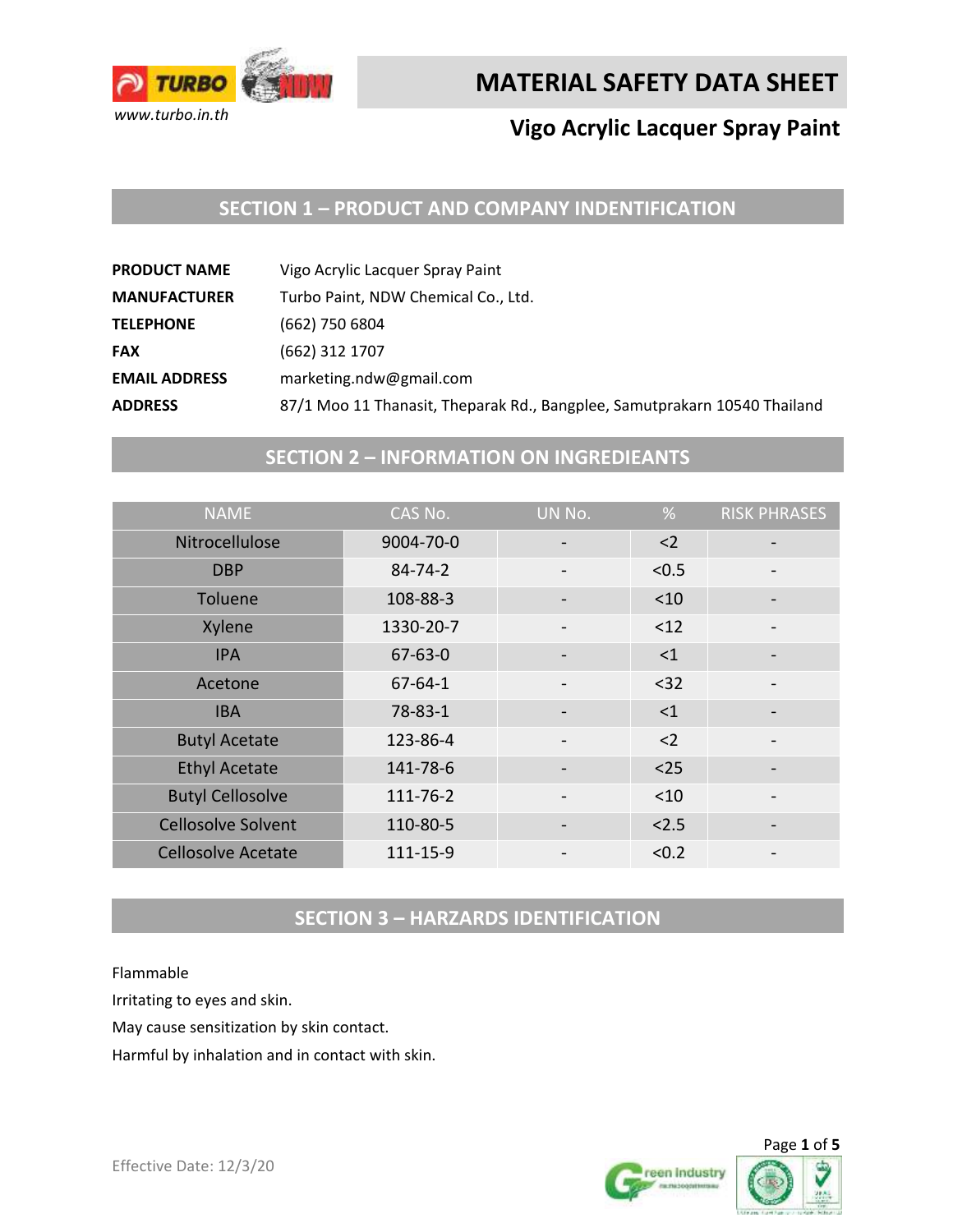

## **Vigo Acrylic Lacquer Spray Paint**

#### **SECTION 4 – FIRST AID MEASURES**

| <b>Eye Contact</b>  | Flush with water immediately for 15 minutes. Consult a physician.         |  |
|---------------------|---------------------------------------------------------------------------|--|
| <b>Skin Contact</b> | Flush skin with plenty of water while removing contaminated clothing      |  |
|                     | and shoes. Launder clothing before reuse. If rash or irritation develops, |  |
|                     | consult a physician.                                                      |  |
| <b>Inhalation</b>   | Remove to fresh air. Administer oxygen if necessary. Consult a physician  |  |
|                     | if symptoms persist or exposure was severe.                               |  |
| Ingestion           | If swallowed do not induce vomiting. Seek immediate medical attention.    |  |

#### **SECTION 5 – FIRE AND EXPLOSION HAZARD DATA**

**Extinguishing Media** Recommended: alcohol resistant foam, CO2, powders, water spray. **Recommendations** Fire will produce dense black smoke. Exposure to decomposition products may cause a health hazard. Appropriate breathing apparatus may be required. Cool closed containers exposed to fire with water. Do not release runoff from fire to sewers or waterways.

#### **SECTION 6 – ACCIDENTAL RELEASE MEASURES**

**Personal Precautions** Exclude sources of ignition and ventilate the area. Avoid breathing vapor or mist. Refer to protective measures listed in sections 7 and 8. **Spill** Contain and collect spillage with non-combustible absorbent materials, e.g. sand, earth, vermiculite, diatomaceous earth and place in container for disposal according to local regulations (see section 13). Do not allow to enter drains or watercourses. Clean preferably with a detergent; avoid use of solvents. If the product contaminates lakes, rivers or sewage, inform appropriate authorities in accordance with local regulations.

#### **SECTION 7 – HANDLING AND STORAGE**

**Handling** Do not get in eyes, on skin, or on clothing. Keep container tightly closed

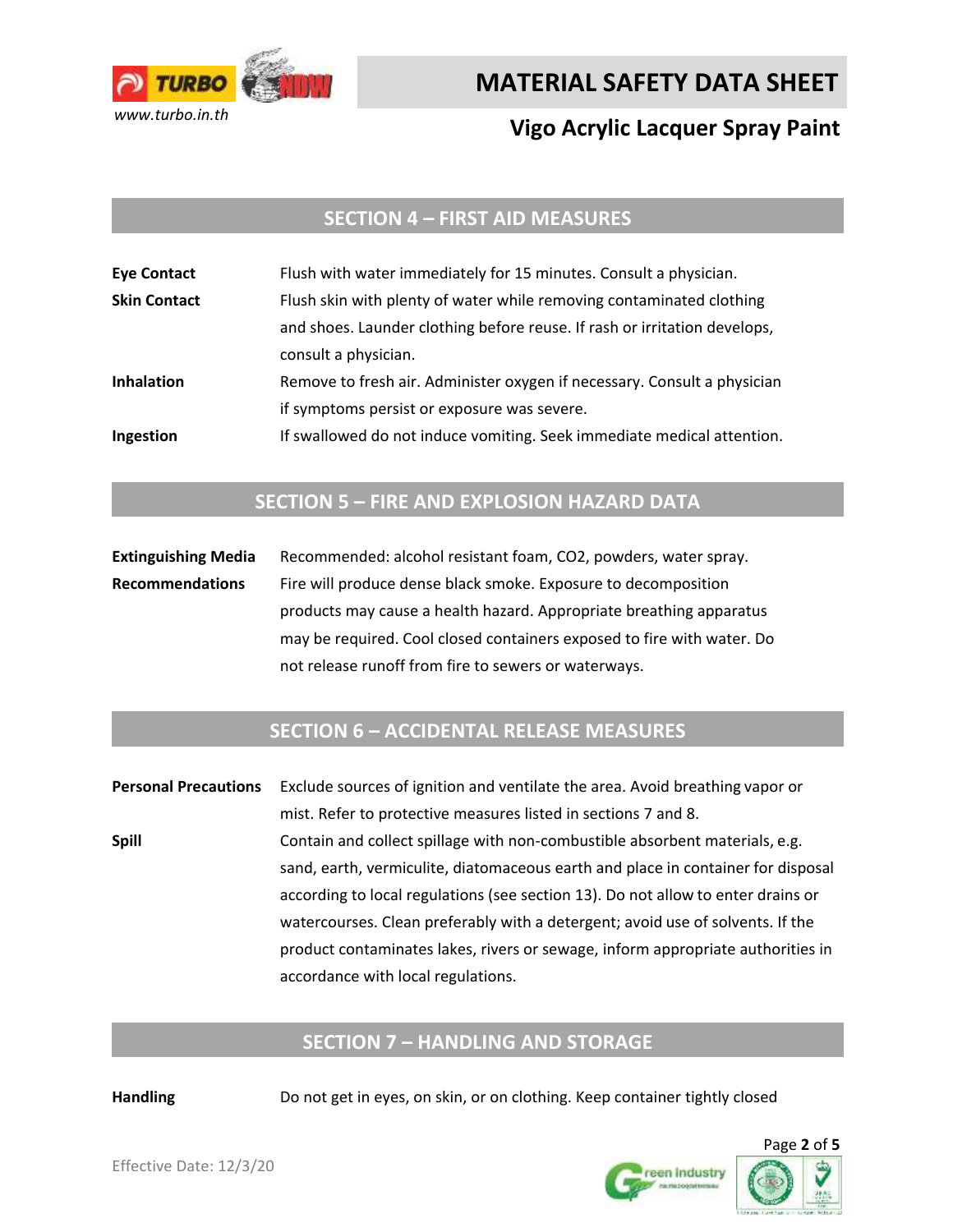

### **Vigo Acrylic Lacquer Spray Paint**

when not in use. Wear personal protection equipment. Do not breathe vapors. Wash thoroughly after handling. If pouring or transferring materials, ground all containers and tools. Do not weld, heat, cut or drill on full or empty containers. Avoid breathing vapors or spray mist.

**Storage** Keep away from heat, sparks, open flames and oxidizing agents. Keep containers closed. Store in a cool, dry place with adequate ventilation.

#### **SECTION 8 – EXPOSURE CONTROLS / PERSONAL PROTECTION**

|              | Engineering Measures Provide forced air ventilation when applying in confined spaces.     |  |  |
|--------------|-------------------------------------------------------------------------------------------|--|--|
|              | Respiratory Protection Unlikely to be necessary. Use approved chemical filter respirator. |  |  |
| Eyes         | Safety glasses or chemical eye goggles are suggested.                                     |  |  |
| <b>Hands</b> | Non-natural, non-butyl rubber gloves are recommended.                                     |  |  |
| <b>Skin</b>  | Use protective clothing. Remove contaminated clothing and wash the affected               |  |  |
|              | with soap and water.                                                                      |  |  |

#### **SECTION 9 – PHYSICAL AND CHEMICAL PROPERTIES**

| <b>Physical State</b>      | Liquid                     |
|----------------------------|----------------------------|
| Color                      | Depend on color number     |
| Odor                       | <b>Strong Solvent Odor</b> |
| <b>Specific Gravity</b>    | $0.9 + 0.05$               |
| <b>Viscosity</b>           |                            |
| <b>Solubility in Water</b> | Insoluble                  |

#### **SECTION 10 – STABILITY AND REACTIVITY**

| <b>Stability</b>                        | Stable under recommended storage and handling conditions (see section 7). |                                                             |  |
|-----------------------------------------|---------------------------------------------------------------------------|-------------------------------------------------------------|--|
| <b>Hazardous Decomposition Products</b> |                                                                           | carbon monoxide, carbon dioxide, smoke, oxides of nitrogen. |  |
| <b>Strong exothermic reactions</b>      |                                                                           | oxidizing agents, strong alkalis, strong acids.             |  |

#### **SECTION 11 – TOXICOLOGICAL INFORMATION**

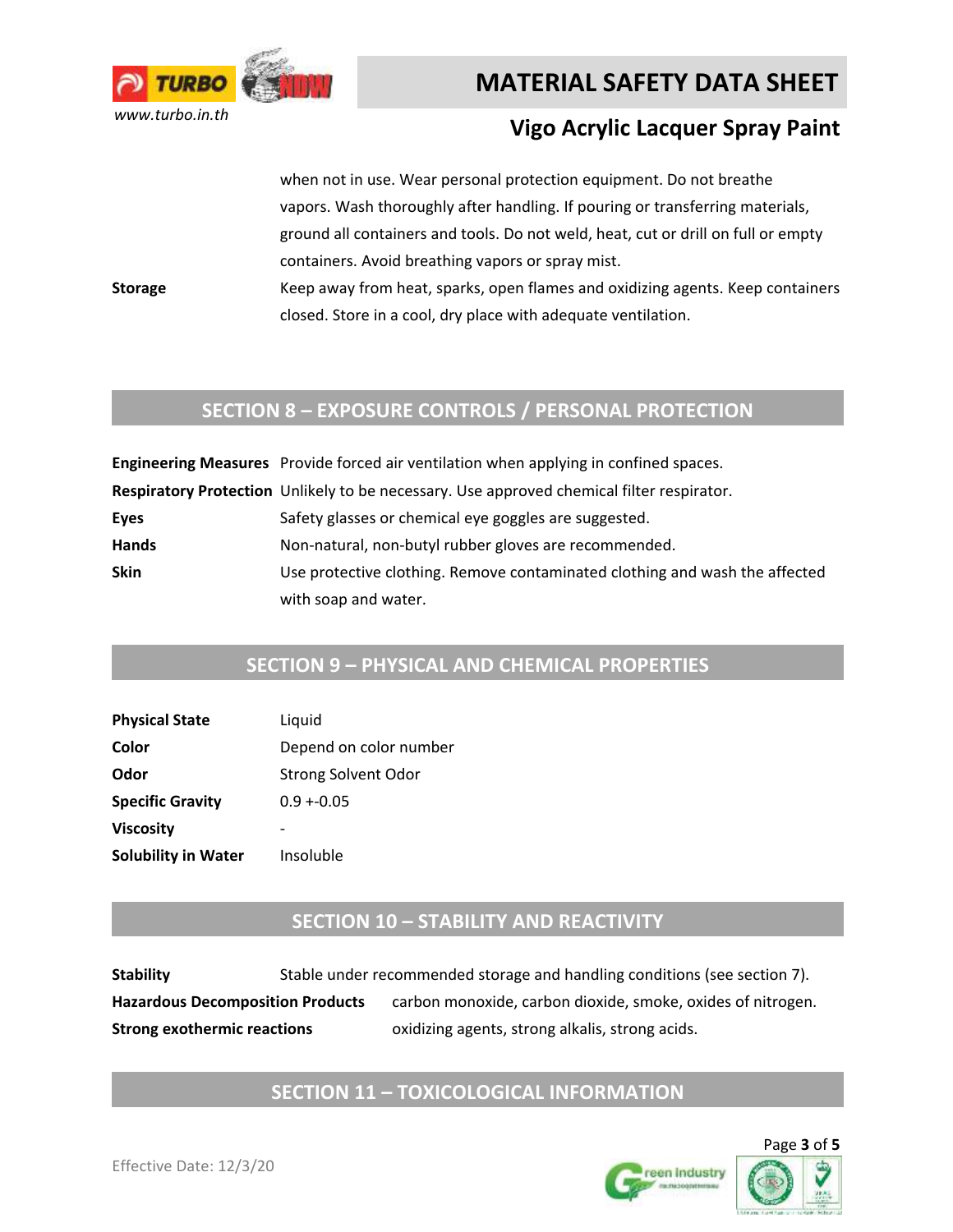

# **Vigo Acrylic Lacquer Spray Paint**

Not Available

#### **SECTION 12 – ECOLOGICAL INFORMATION**

Prolonged or repeated contact may cause chronic dermatitis. Appreciable evaporation to air is expected in the environment.

#### **SECTION 13 – DISPOSAL CONSIDERATIONS**

#### **Method of disposal**

The generation of waste should be avoided or minimised wherever possible. Empty containers or liners may retain some product residues. This material and its container must be disposed of in a safe way. Dispose of surplus and non-recyclable products via a licensed waste disposal contractor. Disposal of this product, solutions and any by-products should at all times comply with the requirements of environmental protection and waste disposal legislation and any regional local authority requirements. Avoid dispersal of spilt material and runoff and contact with soil, waterways, drains and sewers.

#### **SECTION 14 – TRANSPORT INFORMATION**

| Proper shipping name Spray Paint Aerosol |      |
|------------------------------------------|------|
| <b>Hazard Class</b>                      |      |
| UN No.                                   | 1950 |

#### **SECTION 15 – REGULATORY INFORMATION**

Highly flammable Harmful by inhalation, in contact with skin and if swallowed Irritating to eye and skin Keep out of reach of children Keep away from sources of ignition – No Smoking Do not breathe gas/fumes/vapour/spray Avoid contact with skin and eyes